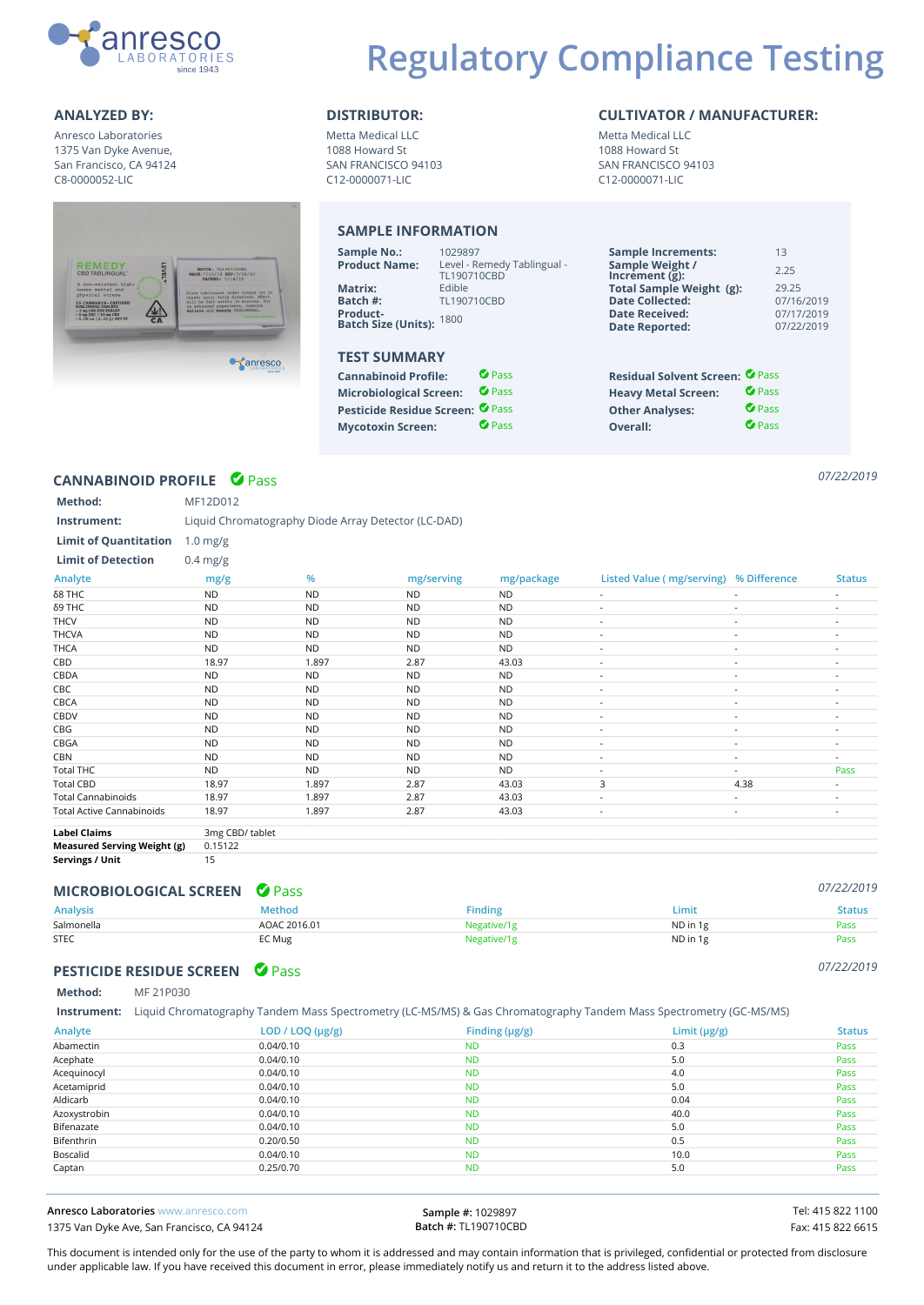

# **Regulatory Compliance Testing**

| Analyte                 | LOD / LOQ (µg/g) | Finding (µg/g) | Limit $(\mu g/g)$ | <b>Status</b> |
|-------------------------|------------------|----------------|-------------------|---------------|
| Carbaryl                | 0.20/0.50        | <b>ND</b>      | 0.5               | Pass          |
| Carbofuran              | 0.04/0.10        | <b>ND</b>      | 0.04              | Pass          |
| Chlorantraniliprole     | 0.04/0.10        | <b>ND</b>      | 40.0              | Pass          |
| Chlordane               | 0.04/0.10        | <b>ND</b>      | 0.04              | Pass          |
| Chlorfenapyr            | 0.04/0.10        | <b>ND</b>      | 0.04              | Pass          |
| Chlorpyrifos            | 0.04/0.10        | <b>ND</b>      | 0.04              | Pass          |
| Clofentezine            | 0.04/0.10        | <b>ND</b>      | 0.5               | Pass          |
| Coumaphos               | 0.04/0.10        | <b>ND</b>      | 0.04              | Pass          |
| Cyfluthrin              | 0.70/2.00        | <b>ND</b>      | 1.0               | Pass          |
| Cypermethrin            | 0.35/1.00        | <b>ND</b>      | 1.0               | Pass          |
| Daminozide              | 0.04/0.10        | <b>ND</b>      | 0.04              | Pass          |
| DDVP (Dichlorvous)      | 0.04/0.10        | <b>ND</b>      | 0.04              | Pass          |
| Diazinon                | 0.04/0.10        | <b>ND</b>      | 0.2               | Pass          |
| Dimethoate              | 0.04/0.10        | <b>ND</b>      | 0.04              | Pass          |
| Dimethomorph            | 0.04/0.10        | <b>ND</b>      | 20.0              | Pass          |
| Ethoprop(hos)           | 0.04/0.10        | <b>ND</b>      | 0.04              | Pass          |
| Etofenprox              | 0.04/0.10        | <b>ND</b>      | 0.04              | Pass          |
| Etoxazole               | 0.04/0.10        | <b>ND</b>      | 1.5               | Pass          |
| Fenhexamid              | 0.04/0.10        | <b>ND</b>      | 10.0              | Pass          |
| Fenoxycarb              | 0.04/0.10        | <b>ND</b>      | 0.04              | Pass          |
| Fenpyroximate           | 0.04/0.10        | <b>ND</b>      | 2.0               | Pass          |
| Fipronil                | 0.04/0.10        | <b>ND</b>      | 0.04              | Pass          |
| Flonicamid              | 0.04/0.10        | <b>ND</b>      | 2.0               | Pass          |
| Fludioxanil             | 0.04/0.10        | <b>ND</b>      | 30.0              | Pass          |
| Hexythiazox             | 0.04/0.10        | <b>ND</b>      | 2.0               | Pass          |
| Imazalil                | 0.04/0.10        | <b>ND</b>      | 0.04              | Pass          |
| Imidacloprid            | 0.04/0.10        | <b>ND</b>      | 3.0               | Pass          |
| Kresoxim Methyl         | 0.04/0.10        | <b>ND</b>      | 1.0               | Pass          |
| Malathion               | 0.20/0.50        | <b>ND</b>      | 5.0               | Pass          |
| Metalaxyl               | 0.04/0.10        | <b>ND</b>      | 15.0              | Pass          |
| Methiocarb              | 0.04/0.10        | <b>ND</b>      | 0.04              | Pass          |
| Methomyl                | 0.04/1.00        | <b>ND</b>      | 0.1               | Pass          |
| Methyl parathion        | 0.04/0.10        | <b>ND</b>      | 0.04              | Pass          |
| Mevinphos               | 0.04/0.10        | <b>ND</b>      | 0.04              | Pass          |
| Myclobutanil            | 0.04/0.10        | <b>ND</b>      | 9.0               | Pass          |
| Naled                   | 0.50/1.50        | <b>ND</b>      | 0.5               | Pass          |
| Oxamyl                  | 0.20/0.50        | <b>ND</b>      | 0.2               | Pass          |
| Paclobutrazol           | 0.04/0.10        | <b>ND</b>      | 0.04              | Pass          |
| Pentachloronitrobenzene | 0.04/0.10        | <b>ND</b>      | 0.2               | Pass          |
| Permethrins             | 0.20/0.50        | <b>ND</b>      | 20.0              | Pass          |
| Phosmet                 | 0.04/0.10        | <b>ND</b>      | 0.2               | Pass          |
| Piperonyl Butoxide      | 0.04/0.10        | <b>ND</b>      | 8.0               | Pass          |
| Prallethrin             | 0.50/1.50        | <b>ND</b>      | 0.4               | Pass          |
| Propiconazole           | 0.04/0.10        | <b>ND</b>      | 20.0              | Pass          |
| Propoxur                | 0.04/0.10        | <b>ND</b>      | 0.04              | Pass          |
| Pyrethrins              | 0.20/0.50        | <b>ND</b>      | 1.0               | Pass          |
| Pyridaben               | 0.04/0.10        | <b>ND</b>      | 3.0               | Pass          |
| Spinetoram              | 0.04/0.10        | <b>ND</b>      | 3.0               | Pass          |
| Spinosad                | 0.04/0.10        | <b>ND</b>      | 3.0               | Pass          |
| Spiromesifen            | 0.04/0.10        | <b>ND</b>      | 12.0              | Pass          |
| Spirotetramat           | 0.04/0.10        | <b>ND</b>      | 13.0              | Pass          |
| Spiroxamine             | 0.04/0.10        | <b>ND</b>      | 0.04              | Pass          |
| Tebuconazole            | 0.04/0.10        | <b>ND</b>      | 2.0               | Pass          |
| Thiaclorprid            | 0.04/0.10        | <b>ND</b>      | 0.04              | Pass          |
| Thiamethoxam            | 0.35/1.00        | <b>ND</b>      | 4.5               | Pass          |
| Trifloxystrobin         | 0.04/0.10        | <b>ND</b>      | 30.0              | Pass          |

**Sample #:** 1029897 **Batch #:** TL190710CBD

This document is intended only for the use of the party to whom it is addressed and may contain information that is privileged, confidential or protected from disclosure under applicable law. If you have received this document in error, please immediately notify us and return it to the address listed above.